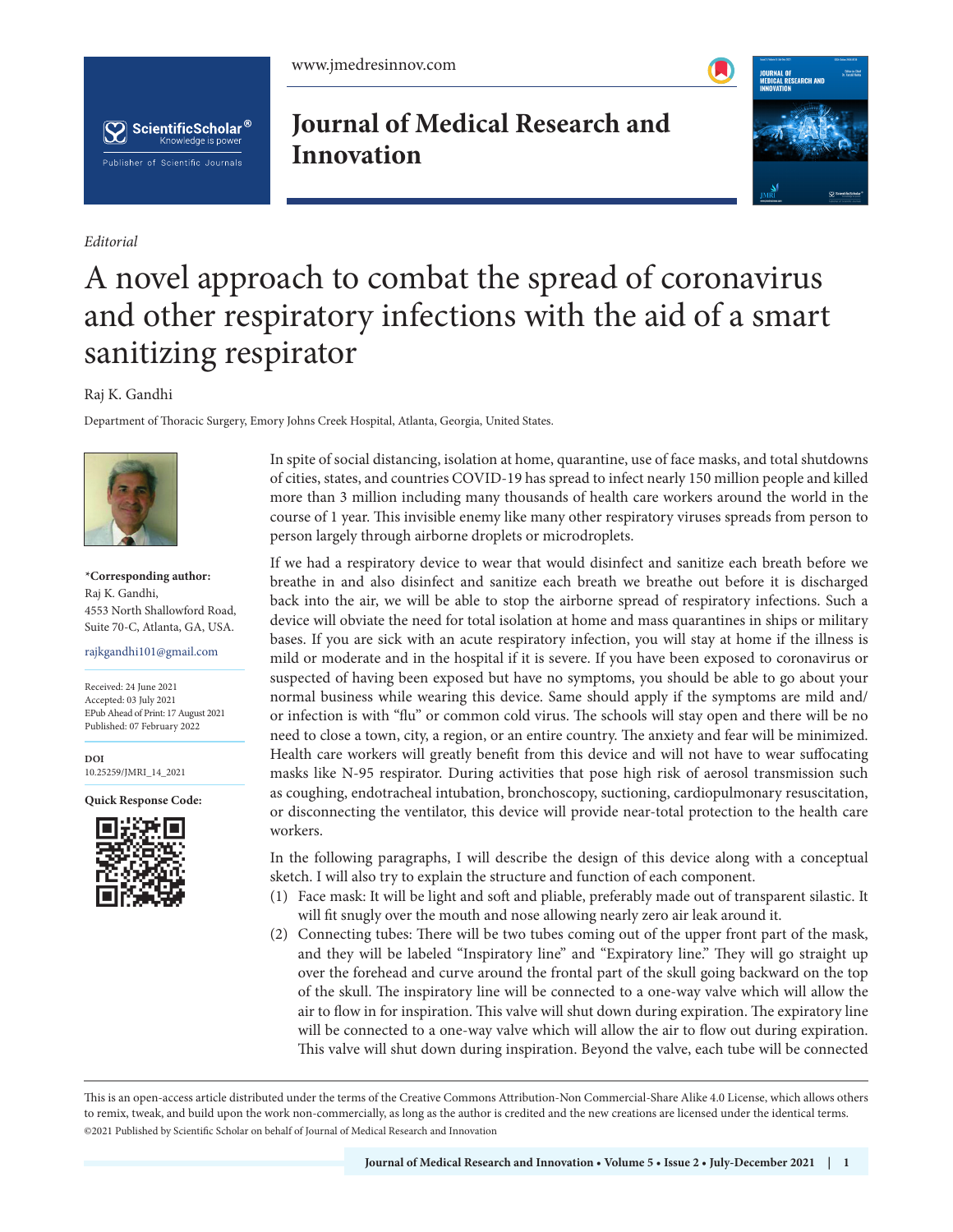to a very light weight oblong flask which will be called "Sanitizing Chamber." Each sanitizing chamber will be further identified as inspiratory or expiratory based on its connection.

- (3) Each sanitizing chamber will be about 6–10 inches tall with the shape of a flask and has an internal volume of about 1500 ml. In the center of each chamber, there will be a low-voltage light fixture holding a long thin bulb that will emit ultraviolet-c light (wavelength 250– 280 nm) when turned on. A battery cell will supply the power for this light. This light will continually sterilize the air around it inside the sanitizing chamber. The walls of the sanitizing chambers will be either made of aluminum or have a thin internal coating of aluminum to reflect the ultraviolet light all inside, to maximize its sterilizing effect.
- (4) The top of the sanitizing chamber will be the open end like the mouth of a flask. It will be a wide mouth and will be covered with a surgical mask, preferably made out of triple layer of cotton gauze. This mask will be changed every 8 h when in use. For extra safety during an epidemic or high flu season, double mask cover can be used.
- (5) The inspiratory chamber will have a side port with an on and off stopper on it. This port will be used for delivery of oxygen and/or medications if needed.



Conceptual sketch of Dr. Gandhi's SMART SANITIZING RESPIRATOR (Patent pending)

An average healthy adult male breathes in and breathes out about 500 ml of air with each breath and at rest, his respiratory rate is about 12–15 breaths/min. At the rate of 15 breaths/min, he takes in 500 ml of air every 4 s or so and exhales the same volume every 4 s. The sanitizing chamber of this respirator will hold about 1500 ml of air from which 500 ml will be inhaled every 4 s and replaced by the same amount of atmospheric air filtered through the surgical mask. If the sanitizing chamber was smaller and could hold only 500 ml, the air being inhaled would be exposed to

ultraviolet light only for 4 s before being inhaled. This will be too short to achieve satisfactory sanitization. Ultraviolet light takes 10–15 s to sterilize the air in its vicinity.[1-5] With 1500 ml of air in the sanitizing chamber, each breath of 500 ml would have been exposed to ultraviolet light for at least 12 s before being inhaled. An average healthy adult female breathes in and breathes out about 400 ml of air with each breath at rest, and her respiratory rate is about 14–15/min. With mild exercise like slow walk during grocery shopping, it may go up to 18–20/min. So for women, a sanitizing chamber of 1500 ml will be sufficient and adequate. For men, sanitizing chambers of 2000 ml capacity will be better. It will be no problem to make these devices in two sizes. In fact, a third size with 2500 ml capacity sanitizing chambers for extra-large persons will not pose much of a problem to make. Similarly, two or three smaller sizes will be made for children.

There are some more advantages to using this device. The air going into the lungs of the user will be first filtered by the surgical mask and then sterilized by the ultraviolet light.<sup>[1-5]</sup> It will also enter the sanitizing chamber at a higher level where the air would be relatively clean and free of droplets hanging up in the air. Hence, if the user is healthy and is worried about catching an airborne infection like coronavirus, say in a mall or grocery store, he/she needs not worry at all because the air he/she will be inhaling, will have been sterilized in the inspiratory chamber with the help of ultraviolet-c light. $[1-5]$ Moreover, if he/she were infected, he/she would not pose any risk to others because the air he/she would be exhaling would have been sterilized in the expiratory chamber before getting out. Since most people are healthy and will be using these respirators prophylactically, they will be sanitizing the air continually with each breath, thus helping the environment.

This respirator can provide some more therapeutic benefits. Through the side port of the inspiratory chamber, supplemental oxygen can be given easily without wasting any oxygen into the atmosphere as it happens with nasal cannula or a face mask. Someone with a respiratory rate of 20/min and tidal volume of 500 ml will be breathing in and out 10 L of air every minute. Oxygen through the side port of the inspiratory chamber at the rate of 1 L/min will supply 10% supplemental oxygen. At 2 L/min, it will go up to 20% and so on. In early stages of respiratory infection with coronavirus perhaps, this is all one would need in addition to other supportive measures. It will be possible to provide this kind of care at home to most patients, thus avoiding the need for hospitalization. Home health care workers, respiratory therapists, and nurses will be able to monitor the progress of such patients mostly through telephone and sometimes by home visits if needed. Patients and their families can be trained easily to check their vital signs and even oxygen saturation on daily basis and report to their health-care provider. Only very seriously sick patients requiring